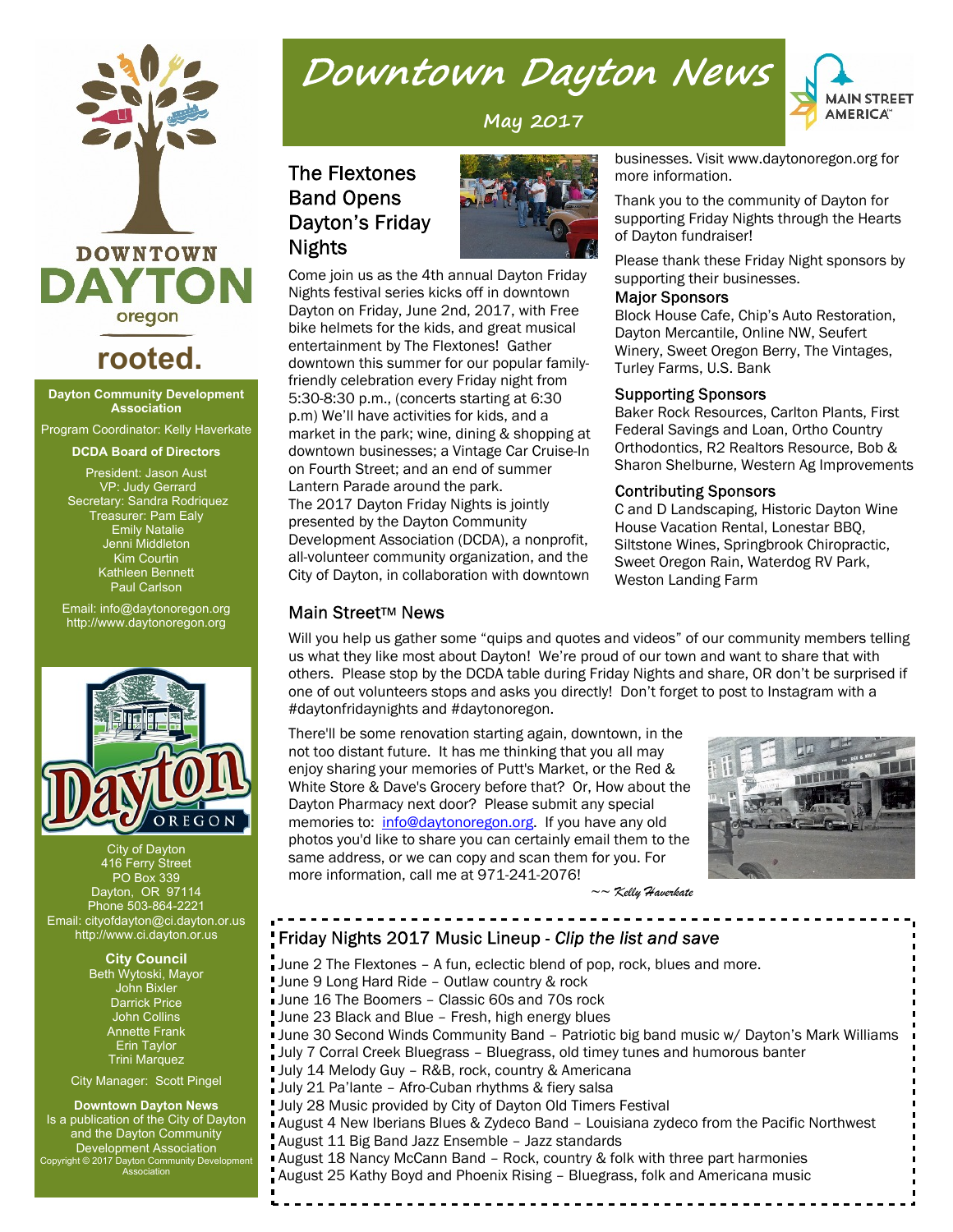## Dayton Community News

### **Brookside Cemetery**

We have great news to share about upcoming changes happening at the historic Brookside Cemetery! Many of you might not know that the cemetery is owned by the Dayton School District. With all of the cutbacks in State education funding, the District hasn't had the resources to keep up with the maintenance and repairs to the cemetery. We are excited to report the City of Dayton was successful in obtaining a Certified Local Government (CLG) grant this past month and another Historic Cemetery Preservation grant has been submitted to receive additional funding. Some of the grant projects outlined by the City of Dayton and the Brookside Cemetery Association

include a 10 year preservation/restoration plan, a 2D site plan, and a large number of headstone repairs. We are also going to work on improving access to the cemetery as well as keeping the grass and vines under control. In addition to the projects done within the cemetery, we want to create a digital archive of



headstone photographs, documents, and any additional information we can gather about the people buried in the cemetery. Please come visit our booth this summer at Dayton Friday Nights to share your stories and learn more about all the exciting changes in store for one of our town's valuable historic resources! If you would like more information or to volunteer, please contact Kim Courtin at (503) 864-7754 or send an email to kim@oregon.com.

## Artscape 2017



The 2017 Artscape Auction Event will take place on September 23rd, from 7-9 PM at the Palmer Creek Lodge Community Center. We are very pleased to present the talented works of 20+ community artists in a very special evening with dessert, wine, and socializing!

The mission of this event is to foster an artistic environment in our community. We honor, encourage and support local artists.

Please join us for the unveiling of this year's works and help to support the DCDA efforts by purchasing the wonderful, donated artworks!

## Oregon Heritage Excellence Award

Downtown Dayton's own Kelly Haverkate was one of 9 recipients of a 2017 Oregon Heritage Excellence Award. These awards were given to people or projects for their "extraordinary efforts to preserve Oregon's heritage, "said Todd Mayberry, coordinator for the Oregon Heritage Commission. "They also serve as models for others on how to develop new ideas, approaches and innovations". Kelly was nominated and awarded for her inspirational and tireless commitment as a Main Street Program volunteer, whose work has resulted in a visionary transformative and sustainable revitalization of the city of Dayton's downtown, a gem in the Willamette Valley. Kelly commented, "I'm happy to be the face of the work that's happening in Dayton, however it takes a team of dedicated volunteers and the collaboration of the City Staff , Mayor and Councilors , business owners and property owners. We have an awesome team. Everyone is working toward restoration of not only historic buildings, but the economic vitality of the community, as well.

## **Kiosk Ribbon Cutting Ceremony**



Residents of the community of Dayton attended the ribbon cutting and the official unveiling of "gathering places" kiosk on Saturday, May 13th in Courthouse Square Park.

The festivity celebrated the efforts of citizens of Dayton and Amity who participated in the local Ford Family Foundation Leadership Training program.

## **Looking for Artists**

The Yamhill County Cultural Coalition is collecting an Inventory of our region's artists. The online data base will be available for everyone who wants to network with other artists, and for

individuals or businesses who have a job opportunity. The Inventory survey gathers



YAMHILL COUNTY **CULTURAL COALITION** 

information about professional, skilled/non-pro, and even the amateur/hobbyist. You may enter as many categories as you have interests.

Learn more at the YCCC booth at Dayton Friday Nights or contact Sharon Morgan at 503/434-1263. The Cultural Asset Inventory survey, in either English or Spanish is on YCCC's website: www.yamhillcountyculture.org.

## Did You Know?

On Monday, August 21st, Dayton will be in the path of the total solar eclipse. Wouldn't it be great if we could have a big turnout of Dayton residents along with their family and friends to view this rare event in the Courthouse Square Park or Legion Field. The following map shows the path of the eclipse.

Be sure to attend Friday Nights, August 18th, to pick up a pair of eclipse viewing glasses.



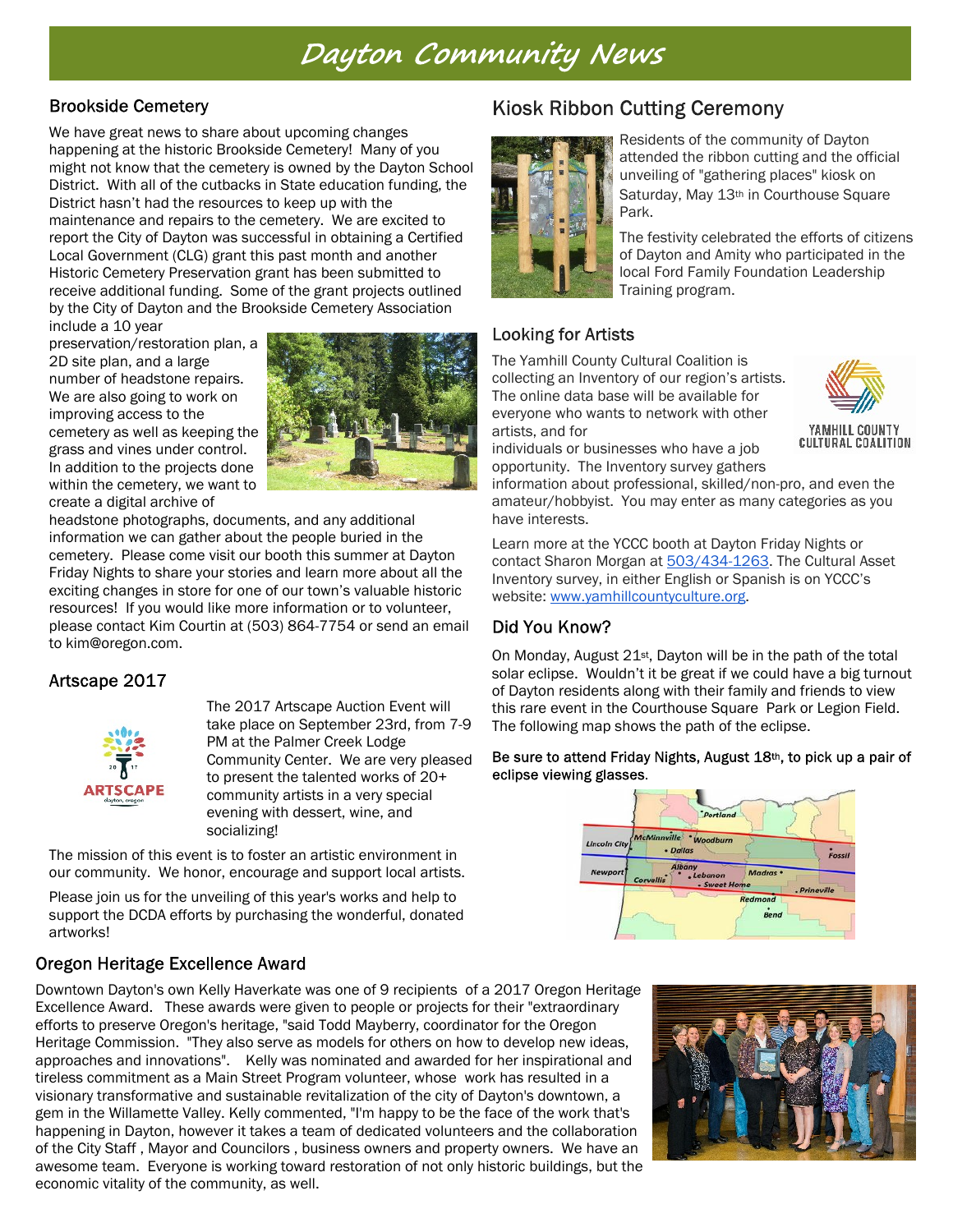# City of Dayton News



## **City Projects Update Summer Events**

In addition to the excellent Friday Night summer event series, the City is also happy to continue the Old Timer's Festival. This is a time for community

celebration, reunion, and fellowship. There are a few special events reserved for the last weekend in July including the parade. If you have a family business, horses, quads, a trailer (to decorate by theme), and/or some cute kids, please consider entering the 2017 parade, held July 28th. We also honor senior members of the community who have contributed to Dayton in a remarkable way through economic contribution, city leadership, community organization, military service or other important service component. We look for longtime residents who are older than 70 and are known for their good works. If you know someone who should be honored, please nominate them with a letter explaining their qualifications. Letters should be submitted to City Hall before June 30.

#### **Sewer System Improvements**

The City has finalized funding agreements, and is now in the design phase of Sewer System improvements to replace the Main Pump Station near the Footbridge as well as replace the Ferry Street Trunk Sewer between 6th Street and the new Main Pump Station, which will be located at Dayton Landing Park. The City is receiving long-term funding through a Rural Utilities Services loan through the US Department of Agriculture Rural Development program. Working through a Federal agency continues to take a bit more time than the City has anticipated, but we will move forward with this project as quickly as possible.

As the City gets into a new fiscal year in July, we will also be making improvements to the sewer lift station at 9th Street and Ferry Street at the corner of the high school.

#### **Water System Improvements**

The City completed waterline replacements last fall on Alder Street from 3rd to 4th, and on 11th Street from Church to Ash. Moving into the new fiscal year in July, the City anticipates replacing another section of mainline in the area west of the high school.

The City also recently completed Variable Frequency Drive (VFD) upgrades to 2 of the City's wells west of town off of Airport Road. These upgrades allow the City to draw water more consistently from the wells and at a lower energy cost. The VFD motors also help preserve the life of the wells and ease needed maintenance.

### Road Improvements

The intersection of Stringtown Road and Lafayette Highway will be closed for improvement from mid-May to mid-June. New left turn lanes will be added for safety and convenience. Local residents will have continued access to their properties and emergency, school, and postal vehicles will be guided through the work zone but other traffic will not be permitted during construction.

### Library

The City Library was recently closed for a week to complete new RFID tagging for every item in the Library. This tagging is necessary to maintain and manage Library materials in conjunction with the Chemeketa Community Regional Library Service, and it keeps us up-to-date with our scanning tools. The City appreciates everyone's patience as we worked through this process.

The Summer Reading Program will begin June 21st. It runs every Wednesday through July 26th. Each Wednesday there is 10:30 a.m. session and a 1:30 p.m. Session.

We are Looking For A Parade Theme!



We'd love your help in choosing the theme for our 2017 Old Timer's weekend Parade.

Please submit all ideas to City Hall for consideration at 503 864-2221.

If we choose your idea, you'll win \$25 in Dayton **Dollars** 

This year's parade is Friday evening at 6:00 pm July 28th. We do hope you'll join us for the festivities!